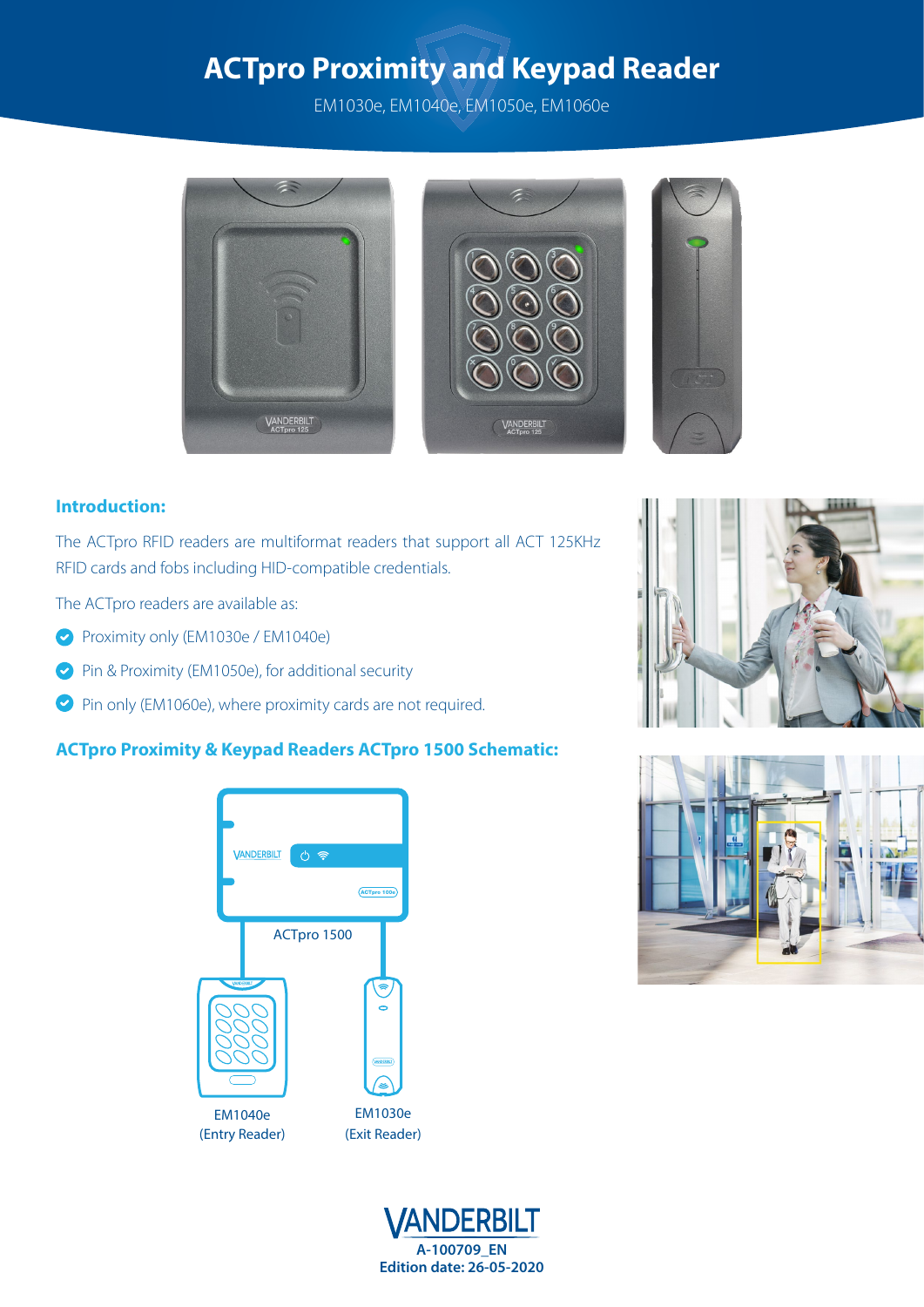EM1030e, EM1040e, EM1050e, EM1060e

## **ACTpro Proximity & Keypad Readers with ACTpro 4000 Schematic:**



#### **Main Features:**

- Multi-format reader
- $\bullet$  Choice of proximity only, pin and proximity or pin only
- ACTProx Cards and Fobs supported (125KHz RFID)
- ID-compatible credentials supported (125Khz RFID)
- Indoor & outdoor installation
- Built-in buzzer
- Tri-Colour LED
- Operates between -40°C and +70°C
- SV DC to 12V DC operation
- Auto detect Clock and Data or 26-bit Wiegand Output
- Robust polycarbonate housing
- Vandal Resistant Cover (MF-VR) available for the EM1030e proximity reader



#### **Installation Guidelines**

- **•** The ACTpro readers may be installed in exposed outdoor conditions (EM1030e - IP66)
- **•** The maximum distance between the ACTpro reader and the ACTpro controller or door station is 100m with 12V DC (up to 30m with 5V DC)
- **•** Use 8 core screened cable to connect the ACTpro reader to the ACTpro controller / door station
- **•** ACTpro reader to the ACTpro controller / door station The ACTpro readers can be paralleled for entry and exit readers to a maximum current of 500mA if powered from the ACTpro 1500 or ACTpro 100e door stations.

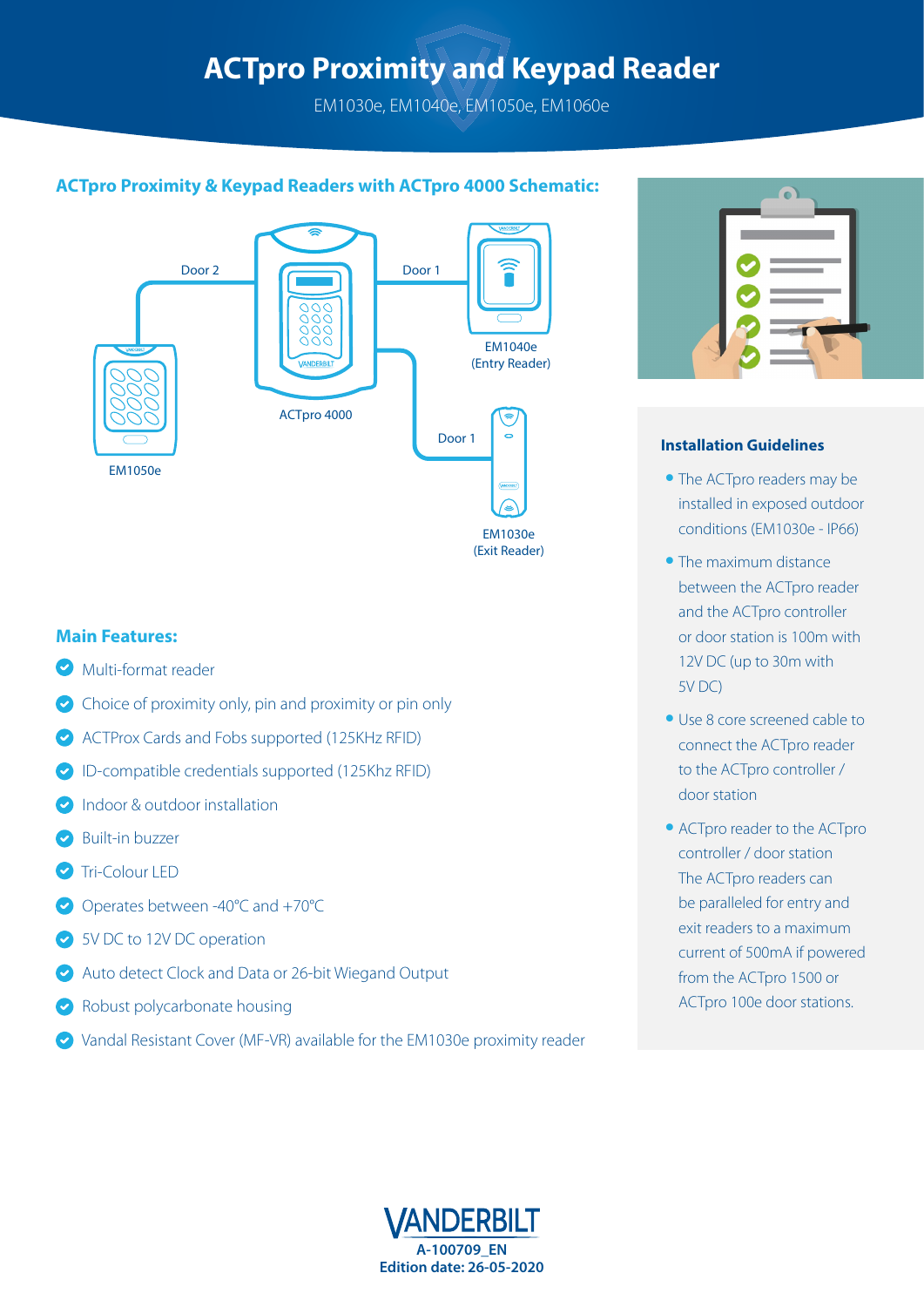EM1030e, EM1040e, EM1050e, EM1060e

## **Product Specification:**

| <b>EM1030e</b>               |                                     |
|------------------------------|-------------------------------------|
| <b>Operating Voltage</b>     | $5 - 12$ Volts DC                   |
| <b>Current Consumption</b>   | $40 \text{ mA}$                     |
| Weight                       | 189q                                |
| <b>Operating Temperature</b> | $-40^{\circ}$ C and $+70^{\circ}$ C |
| Dimensions (HxWxD)           | 120mm x 37mm x 15mm                 |
| Mounting                     | Surface or Flush                    |
| Installation                 | Indoor & Outdoor                    |
| Cabling:                     | 2m Pigtail lead                     |







| EM1040e / EM1050e / EM1060e  |                                            |  |  |
|------------------------------|--------------------------------------------|--|--|
| <b>Operating Voltage</b>     | $5 - 12$ Volts DC                          |  |  |
| <b>Current Consumption</b>   | $40 \text{ mA}$                            |  |  |
| Weight                       | 130g (EM1040e), 225g (EM1050e/<br>EM1060e) |  |  |
| <b>Operating Temperature</b> | $-40^{\circ}$ C and $+70^{\circ}$ C        |  |  |
| Dimensions (HxWxD)           | 94mm x 130mm x 25mm                        |  |  |
| Mounting                     | Surface or Elush                           |  |  |
| Installation                 | Indoor & Outdoor                           |  |  |
| Cabling                      | <b>Connector Blocks</b>                    |  |  |

### **EM1030PM**

| Operating Voltage            | 5 - 12 Volts DC                     |
|------------------------------|-------------------------------------|
| <b>Current Consumption</b>   | $40 \text{ mA}$                     |
| Weight                       | 61g                                 |
| <b>Operating Temperature</b> | $-40^{\circ}$ C and $+70^{\circ}$ C |
| Dimensions (HxWxD)           | 63mm x 58mm x 23mm                  |
| Mounting                     | Panel                               |
| Installation                 | Indoor & Outdoor                    |
| Cabling                      | <b>Connector Blocks</b>             |
|                              |                                     |